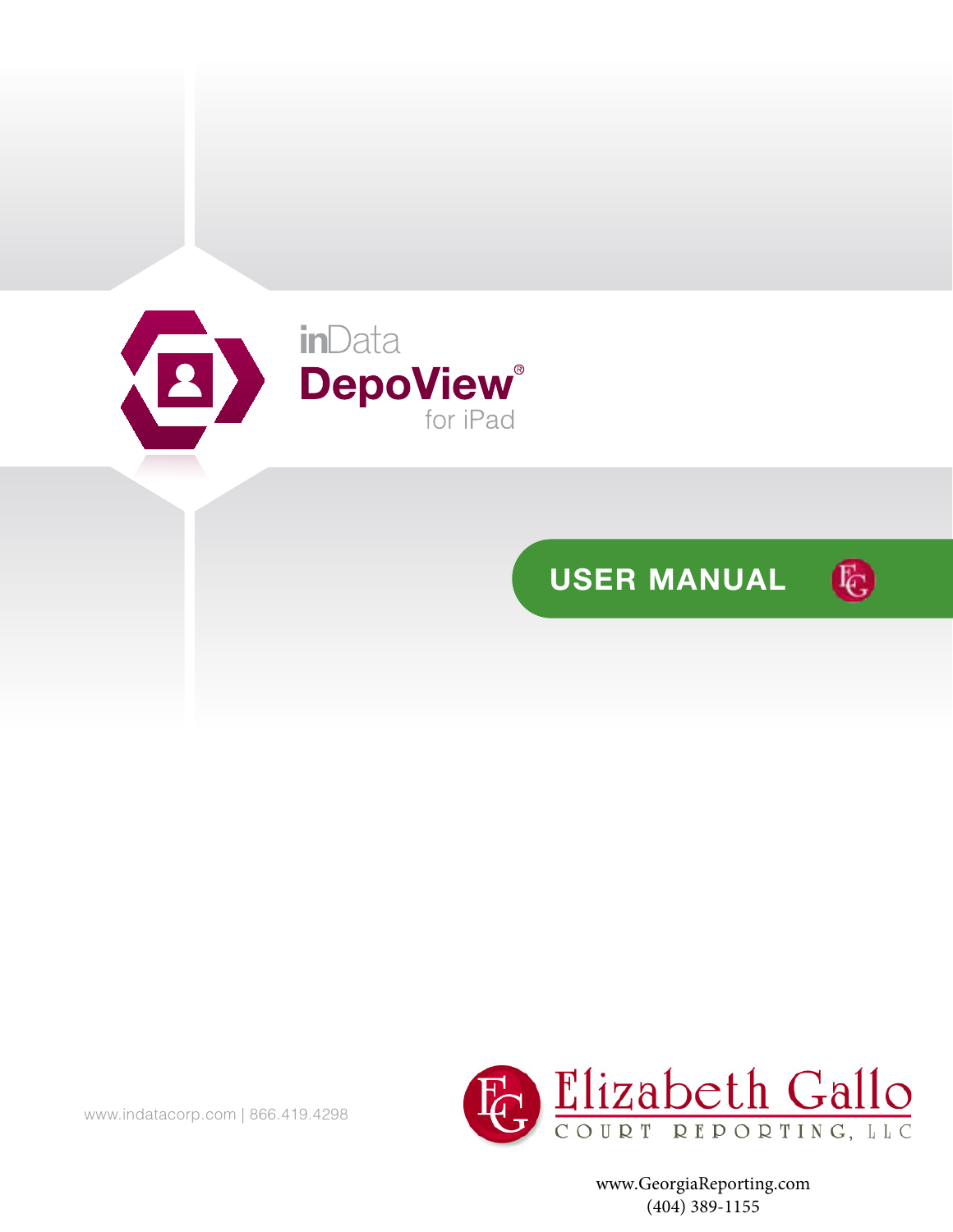inData Corporation Copyright 2015 inData Corporation All rights reserved.

Every effort has been made to ensure that the information in this manual is accurate. inData Corporation is not responsible for printing or clerical errors.

Apple, iPad, iPod Touch, iPhone, iTunes, Mac, Mac OS, iOS and QuickTime are trademarks of Apple Inc., registered in the US and other countries.

App Store is a service mark of Apple Inc.

DepoView is a registered trademark of inData Corporation.

Microsoft OneDrive is a trademark of Microsoft Box is a registered trademark of Box.com DropBox is a registered trademark of Dropbox.com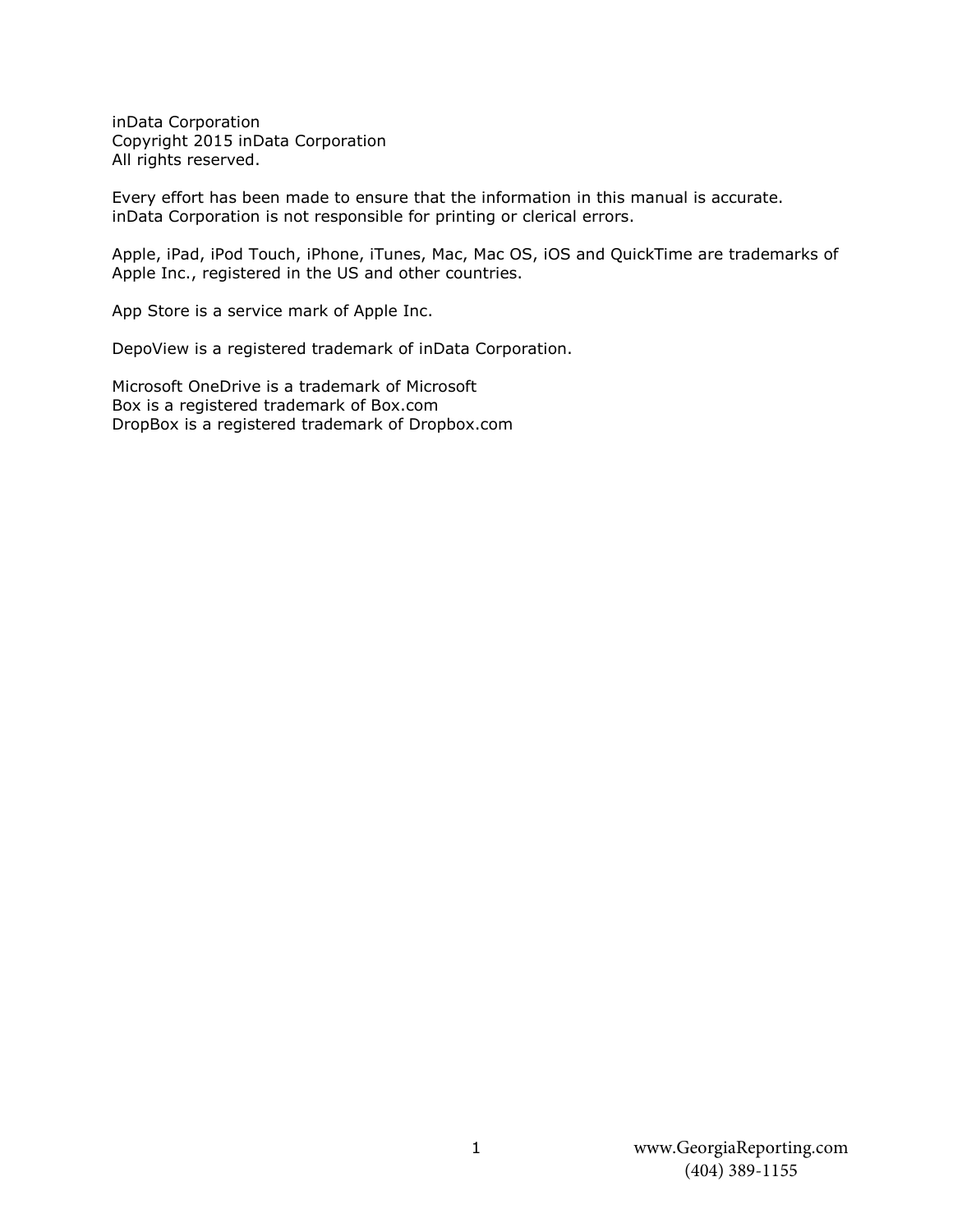# **Contents**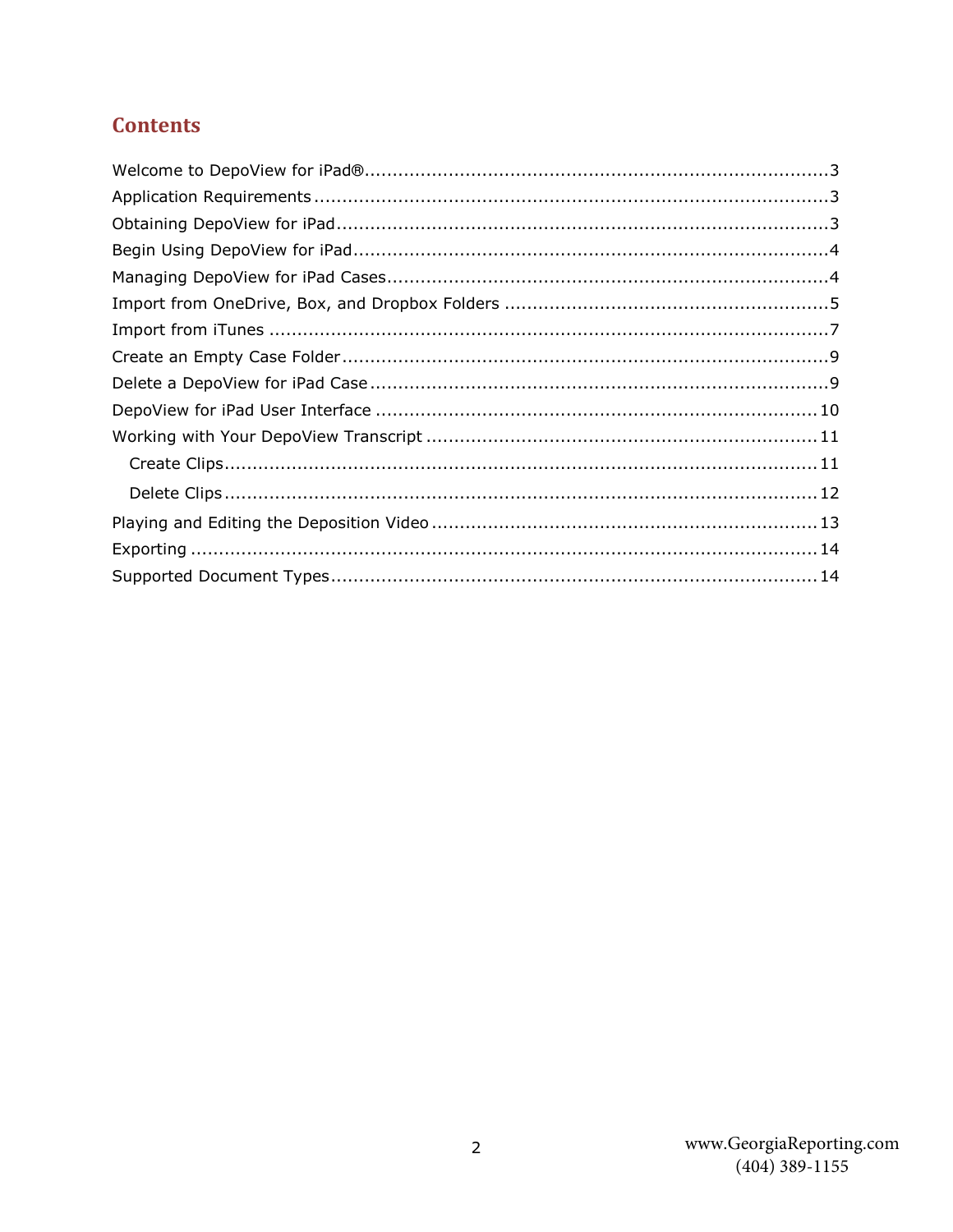#### <span id="page-3-0"></span>**Welcome to DepoView for iPad®**

DepoView for iPad is groundbreaking technology you can use to manage your depositions on the go. It is a fully-native iOS iPad application which empowers users to effectively import, view, edit and export deposition clips for basic litigation presentations.

### <span id="page-3-1"></span>**Application Requirements**

DepoView for iPad runs on Apple iPad 2, 3, 4 or iPad Air devices. DepoView for iPad is designed for Apple iOS 7 (or higher). If you wish to add files to DepoView for iPad via iTunes, make sure you are running iTunes version 11.2 (or higher) for Mac OSX, Windows 7, or 8.

<span id="page-3-2"></span>**NOTE:** DepoView for iPad is not designed for use on Apple iPhone, iPod Touch or iOS versions less than 7.

### **Obtaining DepoView for iPad**

DepoView for iPad is available *free of charge* from the Apple App Store. To obtain DepoView for iPad, simply open the App Store on your iPad device and search for DepoView for iPad. Once you have found DepoView for iPad, click the **FREE** button to begin the download and installation process.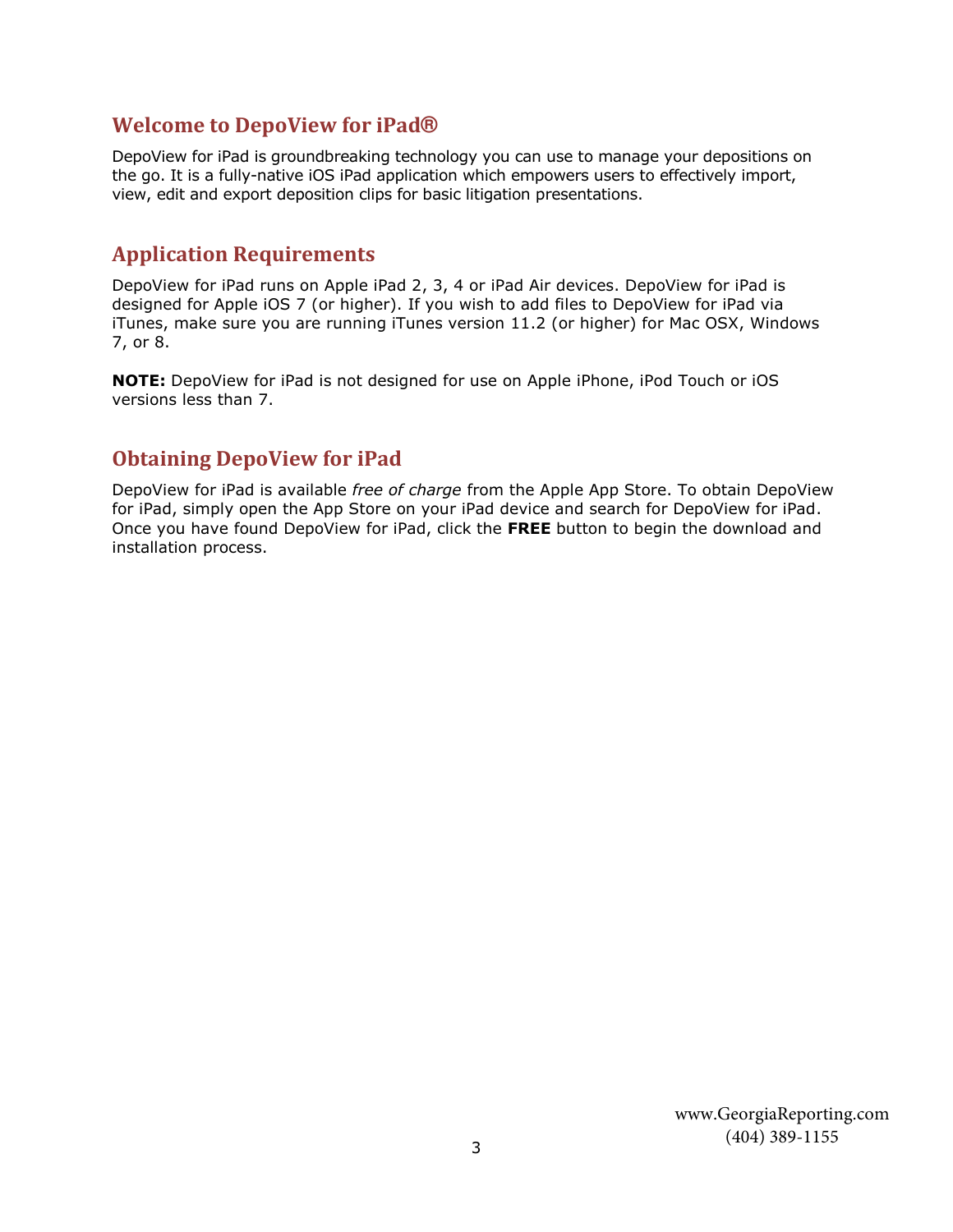### <span id="page-4-0"></span>**Begin Using DepoView for iPad**

Once the download has finished, click the DepoView for iPad icon to launch the application. When DepoView for iPad opens, press the *Start DepoView for iPad* button.



#### <span id="page-4-1"></span>**Managing DepoView for iPad Cases**

When you launch DepoView for iPad, a list of your active cases appears in a "cover flow" view, as shown below. DepoView for iPad provides a sample case for you to become familiar with the product. To open a case, click on the case folder. Swipe left or right to view other cases in your collection. DepoView for iPad has the ability to retain and utilize dozens of cases. As long as your iPad has available storage space, you can continue to add depositions and create new cases.

| iPad 全          |                                                                                                 | 10:15 AM                                                                                                                           | $*$ 100%             |
|-----------------|-------------------------------------------------------------------------------------------------|------------------------------------------------------------------------------------------------------------------------------------|----------------------|
|                 |                                                                                                 | Tap a case folder or click the + button below                                                                                      |                      |
|                 | $\Theta$                                                                                        | @                                                                                                                                  |                      |
| <b>New Case</b> | OneDrive                                                                                        | <b>Sample Case</b>                                                                                                                 |                      |
|                 |                                                                                                 | Dropbox <sup>®</sup> <i>S</i> iTunes <sup>®</sup>                                                                                  |                      |
| $\square$       | TimeCoder <sup>®</sup> Pro<br>Export your data out of TimeCoder Pro-<br>to your iTunes account. | box <sup>®</sup> ConeDrive®<br>Import your data into DepoView<br>for iPad from Microsoft OneDrive.<br>Dropbox, Box.net, or iTunes, | <b>DepoView</b><br>@ |
| 侕<br>÷          |                                                                                                 |                                                                                                                                    | 7                    |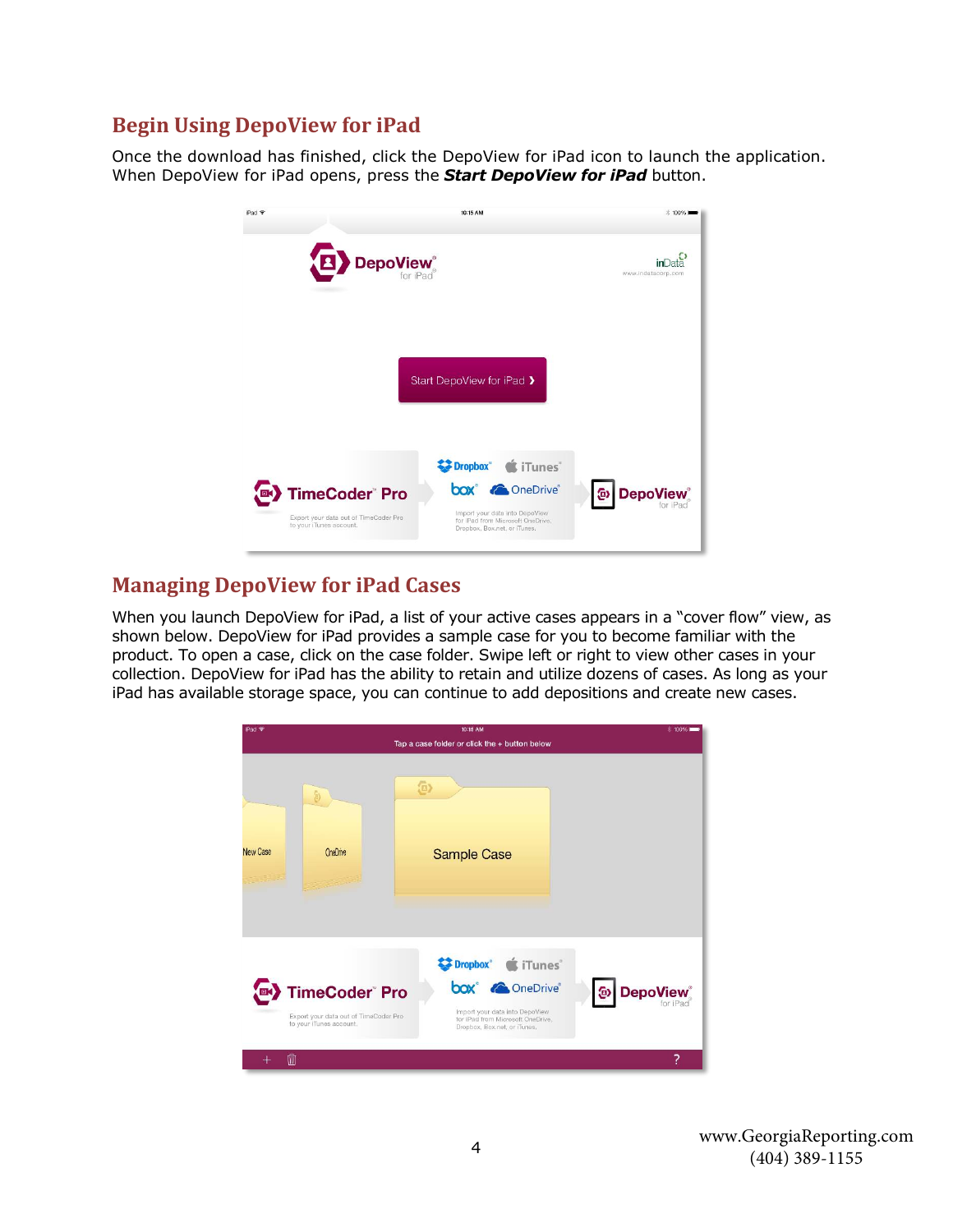#### <span id="page-5-0"></span>**Import from OneDrive, Box, and Dropbox Folders**

DepoView for iPad allows you to add files directly from your OneDrive, Box, or Dropbox account. To view and work on a file stored in one of these services, click the  $\pm$  button in the lower left corner of the screen. Several options appear. Select the option where your account and files are stored (e.g. Dropbox). If your account is not already linked with DepoView for iPad, the application prompts you to enter your credentials and sign in. Once you are signed in, select the storage service button again to view your files.



A list of the folders and files within your account is displayed. See the **Supported Document** [Types](#page-14-1) section to view a list of acceptable file types.

Click the download buttons to the right of any folder or supported file you wish to import. Download times may vary depending on the amount of data within the folder and your Internet connection speed.

| <b>くBack</b>               | Home | Done |
|----------------------------|------|------|
| <b>ACME Litigation.tdm</b> |      |      |
| <b>ACME</b> vs State of AZ |      |      |
| <b>Camera Uploads</b>      |      |      |
| <b>Documents</b>           |      |      |
| <b>Edwin Barthel.dvi</b>   |      |      |
| <b>Photos</b>              |      |      |
| Public                     |      |      |

Once all of the files in the selected folder have been downloaded, DepoView for iPad displays a message saying the task was completed successfully.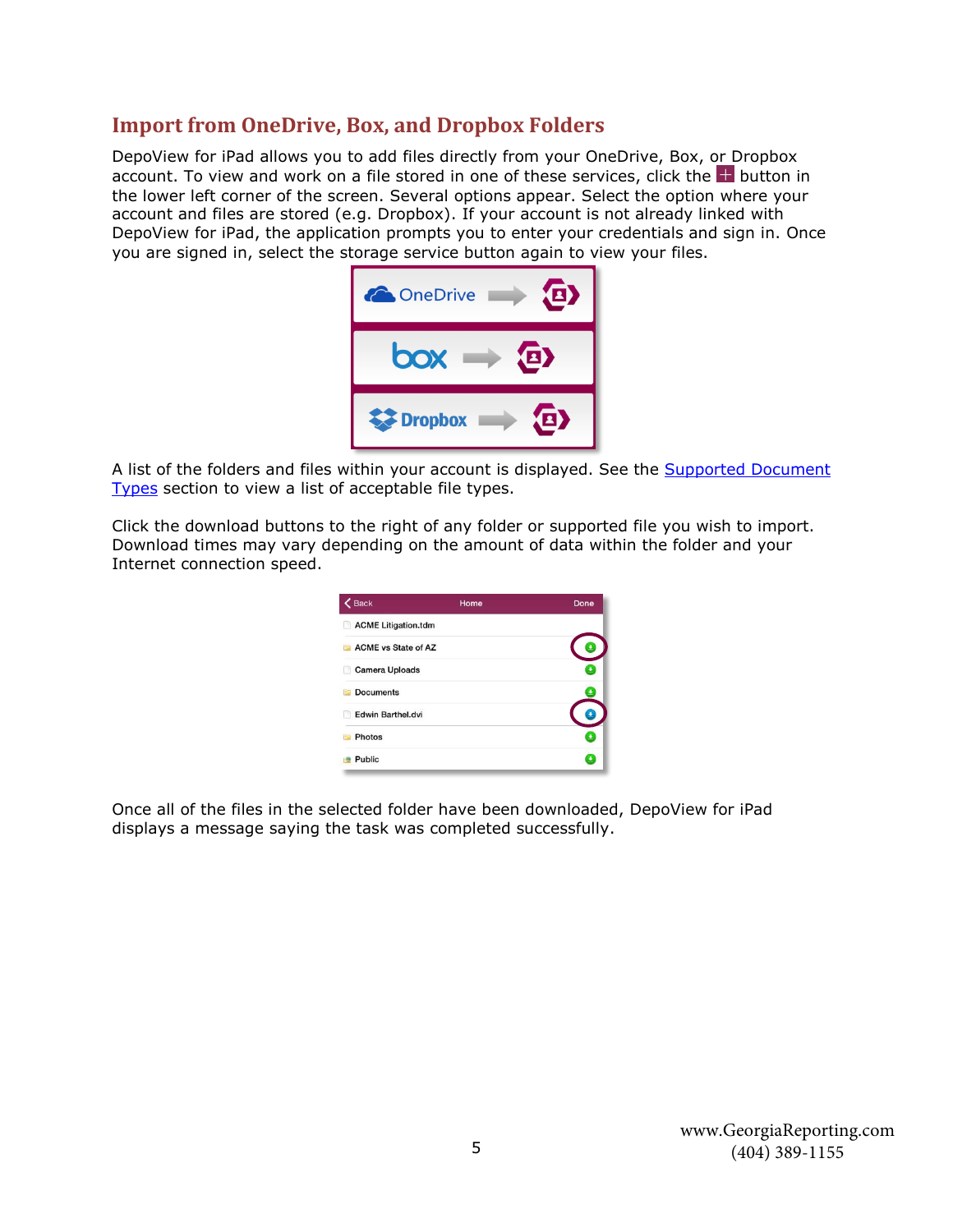You may also select and download several folders and files at once. Press Download and select the individual files and folders you wish to download (you may press Select All to download everything currently in the list).

| $\epsilon$ Back                 | Home | <b>Done</b> |
|---------------------------------|------|-------------|
| <b>ACME Litigation.tdm</b>      |      |             |
| <b>ACME vs State of AZ</b><br>a |      | 土           |
| Camera Uploads                  |      | O           |
| <b>Documents</b>                |      | ٠           |
| <b>Edwin Barthel.dvi</b>        |      | O           |
| Photos                          |      | ۰           |
| Public                          |      | Ξ           |

Then select Download Files . A message appears asking if you would like to download the files to an existing project or create a new project. If you choose *Download to Project*, select the case you wish to import to. If you select *Create Project*, enter a name for the new project and click *Download*.



Your items are downloaded and sent to the designated project folder. Now, in the application home screen, tap the case folder where you sent the files.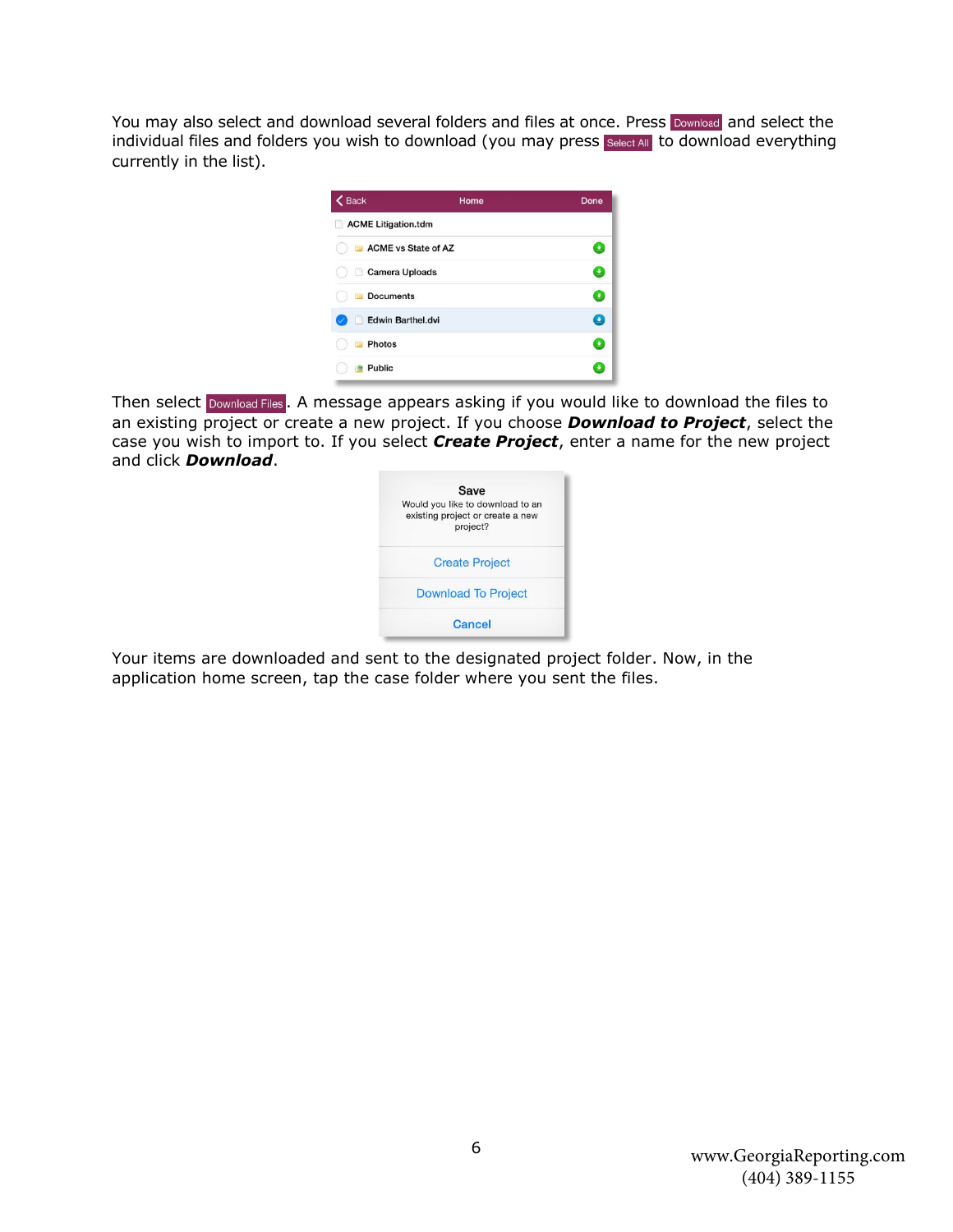## <span id="page-7-0"></span>**Import from iTunes**

| Apps                    | <b>DepoView Documents</b> |  |
|-------------------------|---------------------------|--|
| ම<br><b>DepoView</b>    |                           |  |
| Keynote                 |                           |  |
| Kindle                  |                           |  |
| LogMein                 |                           |  |
| <b>Notability</b><br>C) |                           |  |
| <b>Numbers</b>          |                           |  |
| 0.3<br>OWA              |                           |  |
| Pages                   |                           |  |
| Procreate               |                           |  |
| TrialDirector           |                           |  |

To import a file into DepoView for iPad, open iTunes and navigate to your iPad. Click on the *Apps* button from the category buttons in the upper portion of the screen and scroll down to the File Sharing section of the page. Click on the *DepoView for iPad* button and click the *Add* button at the bottom of the page.

| $(\Leftrightarrow)$<br>$\leftrightarrow$<br>×       | This PC > Documents > Products > Sample Data > TDM Sample Data |                    |                 | ŵ.<br>$\circ$ | Search TDM Sample Data | o       |
|-----------------------------------------------------|----------------------------------------------------------------|--------------------|-----------------|---------------|------------------------|---------|
| New folder<br>Organize -                            |                                                                |                    |                 |               | 臣<br>圃<br>٠            | $\odot$ |
| Favorites                                           | ×<br>Name                                                      | Date modified      | Type            | Size          |                        |         |
| Desktop                                             | 2.28GB.TDM                                                     | 3/22/2012 4:59 PM  | <b>TDM File</b> | 2,398,554 KB  |                        |         |
| b.<br>Downloads                                     | <b>ACME Litigation.tdm</b>                                     | 6/16/2014 9:56 AM  | <b>TDM File</b> | 5,361 KB      |                        |         |
| Recent places                                       | Edwin Barthel.dvi                                              | 1/24/2013 10:53 AM | DVI File        | 47,157 KB     |                        |         |
| <b>C</b> OneDrive @ inDa                            | SK110907.cms                                                   | 1/25/2013 4:54 PM  | CMS File        | 204 KB        |                        |         |
|                                                     | 图 SK110907                                                     | 1/24/2013 12:03 PM | MP4 Video       | 111,804 KB    |                        |         |
| This PC<br><b>Desktop</b><br>Documents<br>Downloads |                                                                |                    |                 |               |                        |         |
| Music                                               |                                                                |                    |                 |               |                        |         |
| E<br>Pictures                                       |                                                                |                    |                 |               |                        |         |
| Russell's iPad                                      |                                                                |                    |                 |               |                        |         |
| 陵<br>Videos                                         |                                                                |                    |                 |               |                        |         |
| Local Dick (C)                                      |                                                                |                    |                 |               |                        |         |
|                                                     | File name: Edwin Barthel.dvi                                   |                    |                 | $\checkmark$  | All files (*.*)        | v       |
|                                                     |                                                                |                    |                 |               |                        |         |

A window appears where you can navigate to the file you want to import. Select the file and click *Open*.

See the **Supported Document Types** section to view a list of acceptable file types.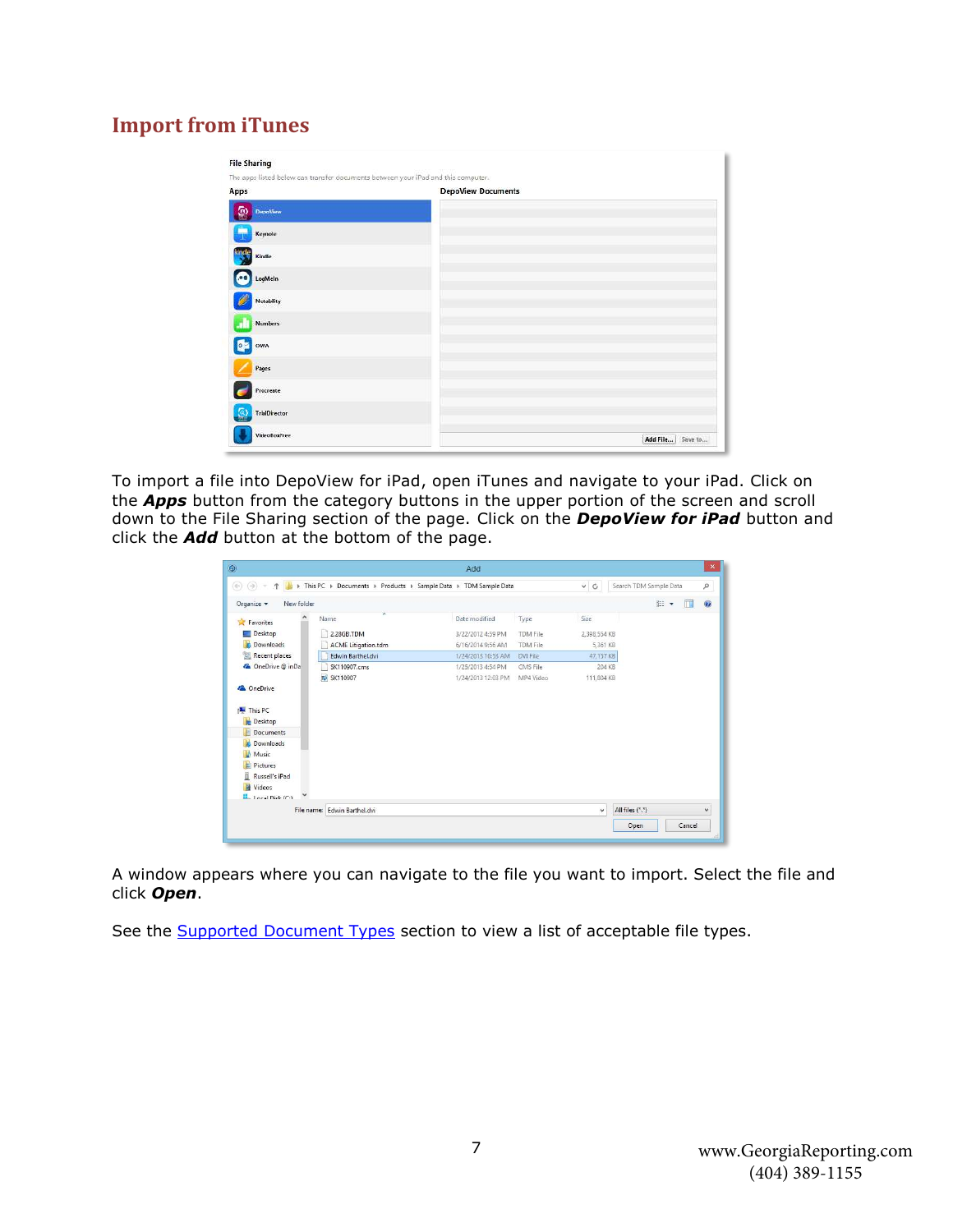| <b>DepoView Documents</b> |                    |          |
|---------------------------|--------------------|----------|
| Edwin Barthel.dvi         | 1/24/2013 10:53 AM | 46.1 MB  |
| SK110907.cms              | 1/25/2013 4:54 PM  | 204 KB   |
| <b>B</b> SK110907.mp4     | 1/24/2013 12:03 PM | 109.2 MB |
|                           |                    |          |
|                           |                    |          |
|                           |                    |          |
|                           |                    |          |
|                           |                    |          |
|                           |                    |          |
|                           |                    |          |
|                           |                    |          |
|                           |                    |          |
|                           |                    |          |
|                           |                    |          |
|                           |                    |          |
|                           |                    |          |
|                           |                    |          |
|                           |                    |          |
|                           |                    |          |
|                           |                    |          |
|                           |                    |          |
|                           |                    |          |
|                           |                    |          |
|                           |                    |          |
|                           |                    |          |
|                           |                    |          |
|                           | Add File           | Save to  |

The file appears in the Documents list and can now be used on your iPad.

Open the DepoView for iPad app and tap the *Start DepoView for iPad* button. Press the plus button at the bottom left of the screen. A dialog box appears asking where you would like to import from. Tap the iTunes option. A list appears where you see the file you sent from iTunes. Tap the file.

| iTunes Import                                                                         | Done                 |
|---------------------------------------------------------------------------------------|----------------------|
| The following file(s) are ready to be imported into<br>DepoView for iPad from iTunes: |                      |
|                                                                                       |                      |
|                                                                                       |                      |
|                                                                                       |                      |
|                                                                                       |                      |
|                                                                                       |                      |
|                                                                                       | <b>Edwin Barthel</b> |

Another dialog box appears asking if you would like to create a new case or upload the file to an existing case. We will press *Create Case*. If you press *Download to Case*, simply choose the case you want the folder to download to.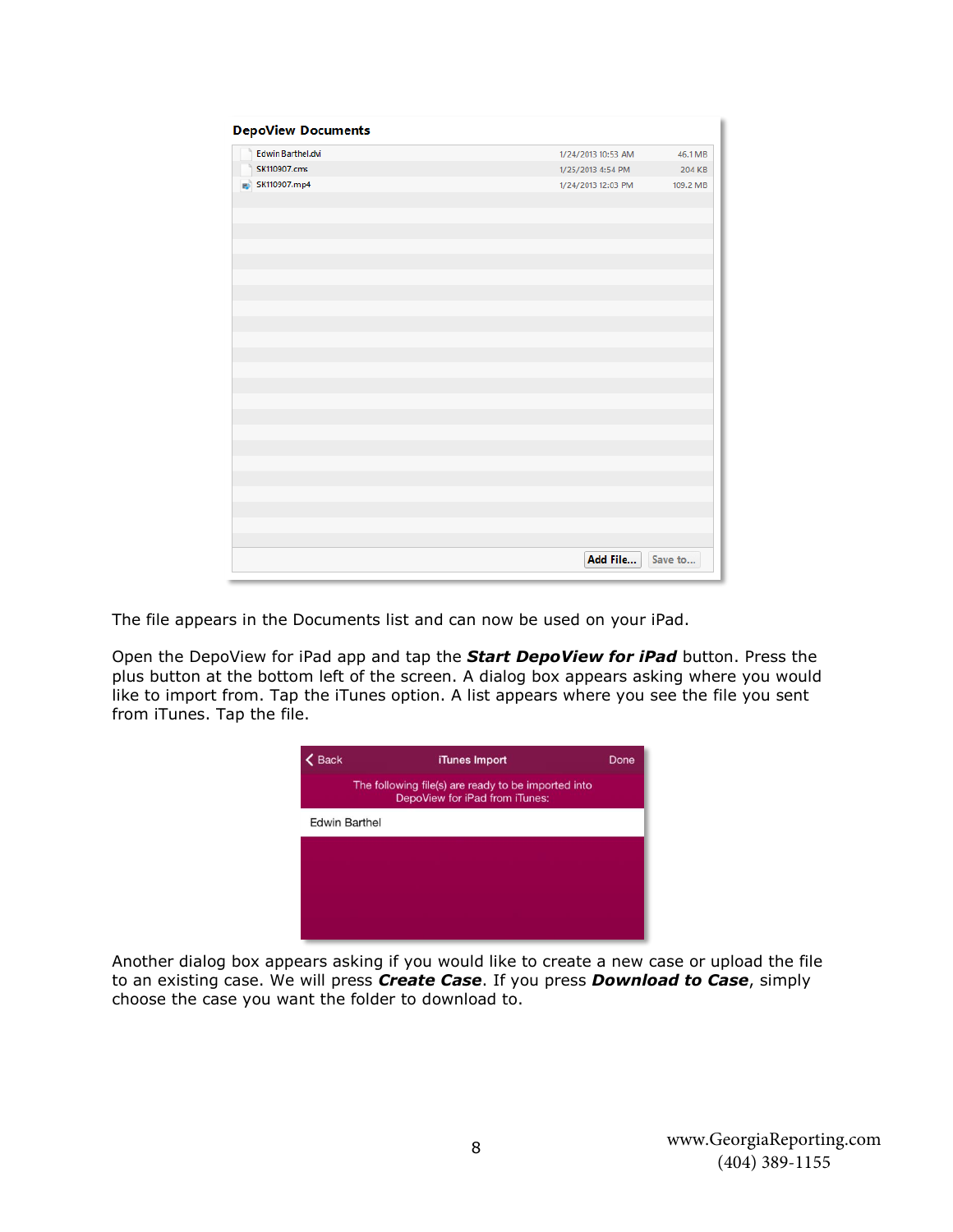| <b>Back</b>                                                                           | iTunes Import          |                                          |  |  |  |
|---------------------------------------------------------------------------------------|------------------------|------------------------------------------|--|--|--|
| The following file(s) are ready to be imported into<br>DepoView for iPad from iTunes: |                        |                                          |  |  |  |
| <b>Edwin Barthel</b>                                                                  |                        | Save<br>Please Enter a Name For the Case |  |  |  |
|                                                                                       | <b>ACME Litigation</b> |                                          |  |  |  |
|                                                                                       | Cancel                 | <b>Save</b>                              |  |  |  |
|                                                                                       |                        |                                          |  |  |  |

After pressing *Create Case*, enter in a name for the new case and tap *Save*. The new case is created and is added to the folder collection. Tap the new folder. Inside, you will find the deposition ready to view.

### <span id="page-9-0"></span>**Create an Empty Case Folder**



To create an empty case folder for later use, tap the plus button in the bottom-left corner of the screen. Two options appear. Tap the *New Folder* option, enter a name for your new case and press *Save.* You can continue creating case folders or add DVI files by choosing the iTunes option. To see the new folder you created, tab the *Done* button. The folder carousel reappears where you can find your new folder.

#### <span id="page-9-1"></span>**Delete a DepoView for iPad Case**

If you want to delete a case folder, slide the folder carousel to the case you would like to delete. Press the trash button in the bottom-left of the screen. A window appears asking you to confirm the deletion. Press *Continue*, and the folder is removed from the carousel.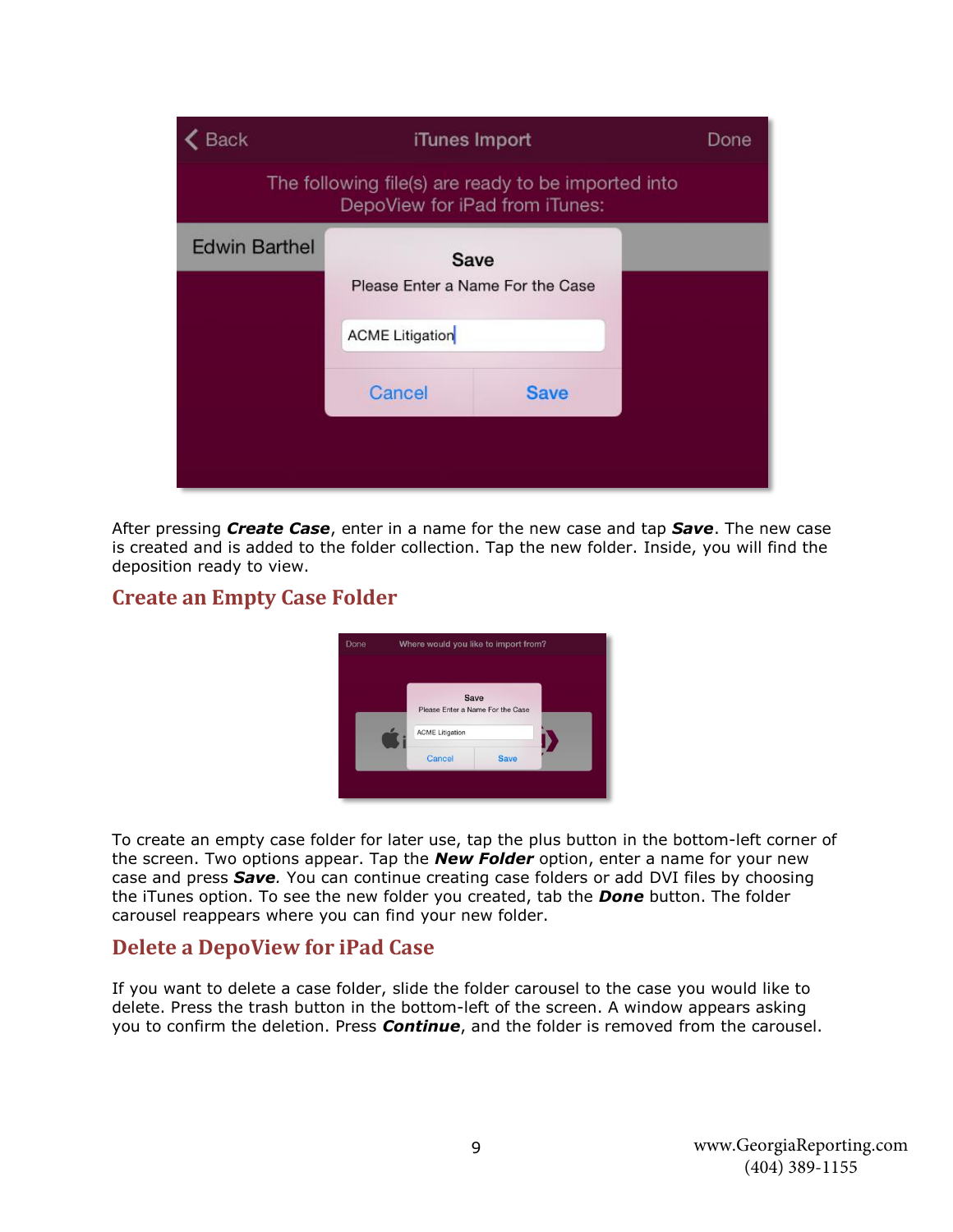#### <span id="page-10-0"></span>**DepoView for iPad User Interface**

Once a case is selected and opened, the main DepoView for iPad application window displays. The layout shows the transcript separated from the video and list of clips. Navigation buttons and other options are found in the upper portion of the screen.

Additionally, you can click the *Home* button in the top left-hand corner to return to your case cover flow.

| Back/Home  | <b><i><u></u></i></b> Not Charging ■<br>iPad $\widehat{\mathbf{z}}$<br>11:06 AM<br>ि<br>Depositions Word Index<br>Jones vs Smith - Barthel, Edwin (Vol. 01) - 01/24/2002<br>Ħ                                                                                                                                                                                                                                                                                                                                                                                                                                                                                                                                                                                                                                                           | Export |
|------------|-----------------------------------------------------------------------------------------------------------------------------------------------------------------------------------------------------------------------------------------------------------------------------------------------------------------------------------------------------------------------------------------------------------------------------------------------------------------------------------------------------------------------------------------------------------------------------------------------------------------------------------------------------------------------------------------------------------------------------------------------------------------------------------------------------------------------------------------|--------|
| Transcript | Q. Word Index<br><b>Highlight</b> Clear Highlight Create Clip<br>A. I don't have no specific recollection of<br>18<br>19<br>it.<br>Q. Do you have any understanding as to<br>20<br>whether your investigation was completed before<br>21<br>Mr. Emery sent the May 11, 1993, letter denying<br>22<br>coverage?<br>23<br>A. I wouldn't be able to remember that.<br>24<br>Q. Would it have been Mr. Emery -- do you<br>25<br>have any understanding as to Mr. Emery's custom<br>6: 1<br>practice? Would he wait until you completed your<br>$\overline{2}$<br>investigation before he affirmed or denied<br>$1/24/02$ and $9.44.55$<br>coverage?<br>A. Yes.<br>5<br>Q. And as you sit here, do you have any<br>6<br>understanding that he departed from that custom<br>$-11:05$<br>2:35<br>practice with respect to the Harz claim?<br>8 | Video  |
|            | A. No, none whatsoever.<br>9<br>Q. Would it have been unusual for Mr. Emery<br>10<br>Barthel, Edwin (Vol. 01) - 01/24/2002<br>to deny coverage prior to your completing your<br>11<br>investigation?<br>12<br>EB-0007-05<br>A. Yes, sir, I would say.<br>13<br>Q. Do you recall, with respect to the Harz<br>EB-0008-11<br>14<br>claim, whether you did any additional investigation<br>15<br>at a later date?<br>16<br>A. I couldn't recall.<br>17<br>Q. That would be in your notes?<br>18<br>A. It should be.<br>19                                                                                                                                                                                                                                                                                                                  | Clips  |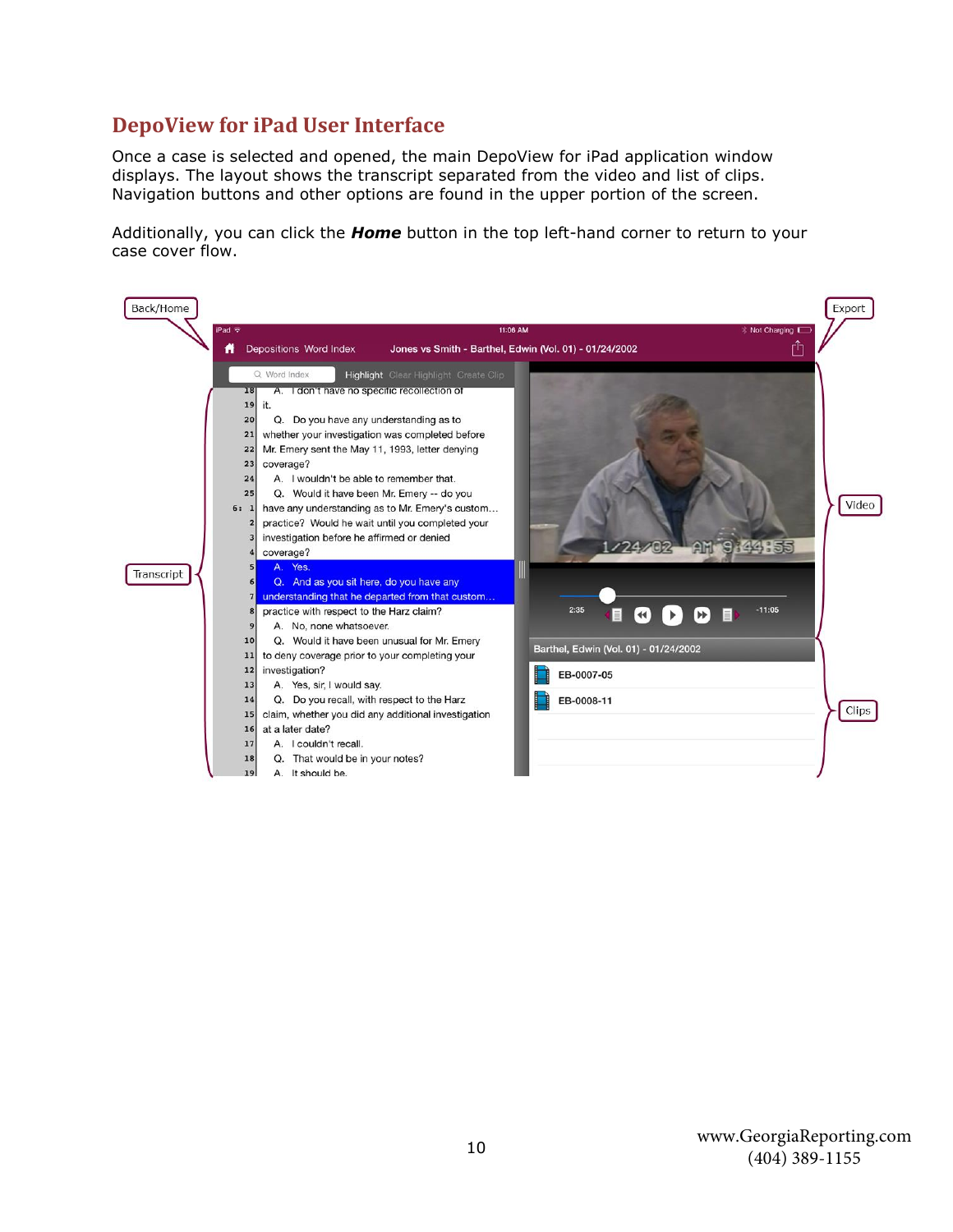### <span id="page-11-0"></span>**Working with Your DepoView Transcript**

Using the features that control the transcript within DepoView for iPad is very simple. If you want to choose another deposition within the case you are working in, press the **Depositions** button in the upper left corner of the screen and select the transcript you wish to view.

DepoView for iPad allows you to search for key words used in the transcript. To search for a specific word, press the *Word Index* button. This button displays a list of all the words used in the deposition in alphabetical order and outlines where they are located within the transcript based on page and line number. You can scroll to find the word you are looking for then tap the page and line number button to go directly to where the word is located, or you may type in a specific word in the *Search* field. As you type in the word, the index automatically filters the list to show the words that match what you type in.



#### <span id="page-11-1"></span>**Create Clips**

Creating an individual clip from a deposition takes just a few easy steps. First, tap the *Highlight* button and tap the line on the transcript where you would like the clip to begin. The line you tap blinks yellow. Then, tap the line where you would like the clip to end and all the space between the two points you tap highlights yellow. If you are not satisfied with the lines highlighted, press *Clear Highlight*. The highlighted area clears and you can select the correct lines. When you are satisfied, press *Create Clip*. The clip is created and is added to the list of clips in the lower right portion of the screen. To view the clip, tap it, and the clip along with the corresponding portion of the video appears. To navigate back to the full transcript when viewing a clip, tap *Depositions* and choose the deposition you want to view.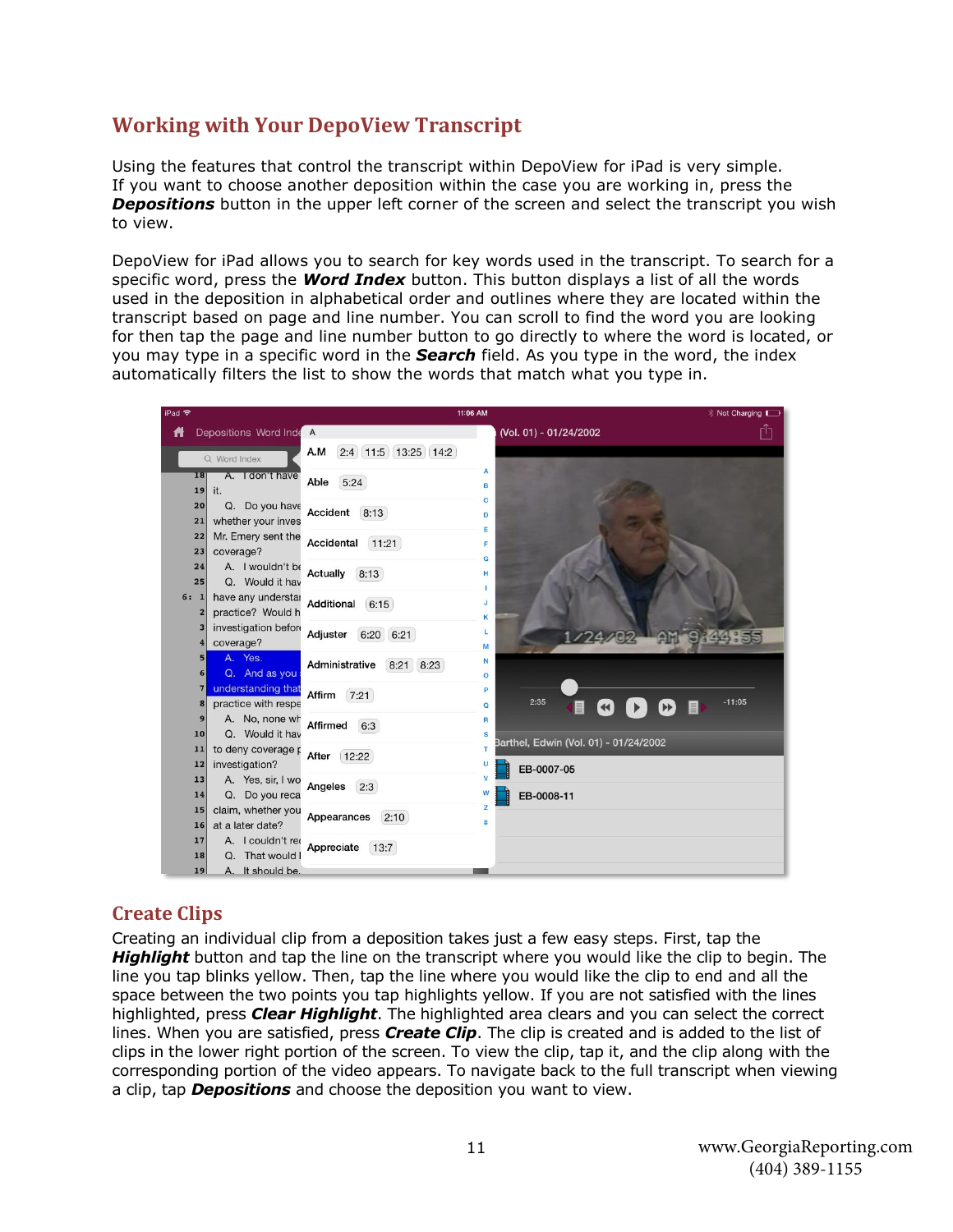To make multiple clips at once, continue to highlight the other areas on the transcript without pressing *Create Clip* after each highlight. When you have finished highlighting all the areas you want to turn into clips, tap *Create Clip* and tap *Create Multiple Clips.* All the clips are created and can be viewed from the list below the video.

Using a similar process, you can create a multi-segment clip, allowing you to skip unwanted content in the middle of a clip or streamline a line of questioning. Again, tap the highlight button and highlight the areas you want to join into a single clip, skipping unwanted areas like objections or unrelated material. Press *Create Clip* and tap *Join into Single Clip*. The areas you highlighted, along with the corresponding video for each segment are joined into a single clip, which can be found in the clip list.



#### <span id="page-12-0"></span>**Delete Clips**

To delete, find the clip list under the video portion of the screen. Swipe your finger over the unwanted clip and press the *Delete* button that appears. The clip is immediately removed from the list.

|         | Barthel, Edwin (Vol. 01) - 01/24/2002 |               |
|---------|---------------------------------------|---------------|
| l       | EB-0006-23                            |               |
| 0007-05 |                                       | <b>Delete</b> |
| I       | EB-0007-05                            |               |
| ŧ       | EB-0008-11                            |               |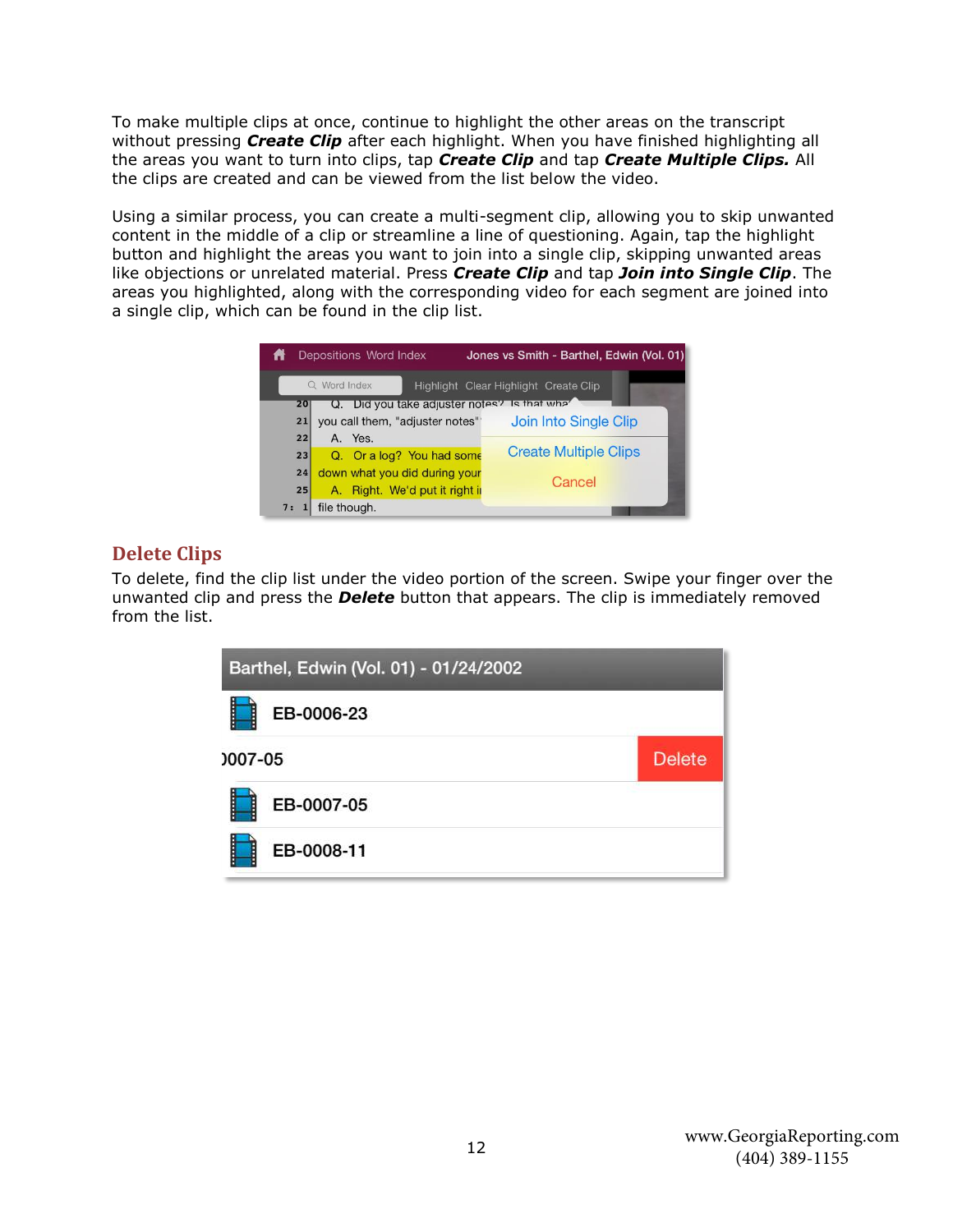### <span id="page-13-0"></span>**Playing and Editing the Deposition Video**

To start playing the video connected with the transcript from a specific line, simply tap the line number or group of words on the transcript you would like to view in the video. Once you tap the line you want to view, the video immediately plays.

You can control the video itself as well. The page buttons navigate the video page by page according to the transcript. The *Fast Forward* and *Rewind* buttons quickly progress the video forward or backward. Pressing these buttons multiple times increases the speed the video advances. Use the *Pause/Play* button to start and stop the video. You can also navigate to a certain spot or time stamp in the video by pressing and dragging the ball on the progress line to the specific time you wish to view.

When viewing a clip within DepoView for iPad, you can edit the video if it shows unrelated or unwanted content, or if it mistakenly cuts off or adds in dialog. Next to the video navigation buttons, tap *Edit*.



Two white pointers appear at either end of the progress line, signifying the beginning and end of the clip. To edit the beginning of the clip, drag the pointer on the left where you would like the clip to begin. To edit the end of the clip, drag the pointer on the right.

When in edit mode, the standard video navigation buttons are replaced with red and green tweak buttons and seek to start/seek to end buttons. The tweak buttons move their corresponding pointers one tenth of a second in either direction on the progress line. This feature affords you precise control to start the video exactly where you want and remove parts of words or someone clearing their throat, giving you a cleaner beginning and end to a clip. The seek to start and seek to end buttons on either side of the play button allow you to review the beginning and end of the video. When you press the seek to end button, the video plays the last three seconds of the clip.

When you are satisfied with the changes you make to a clip, tap *Save*.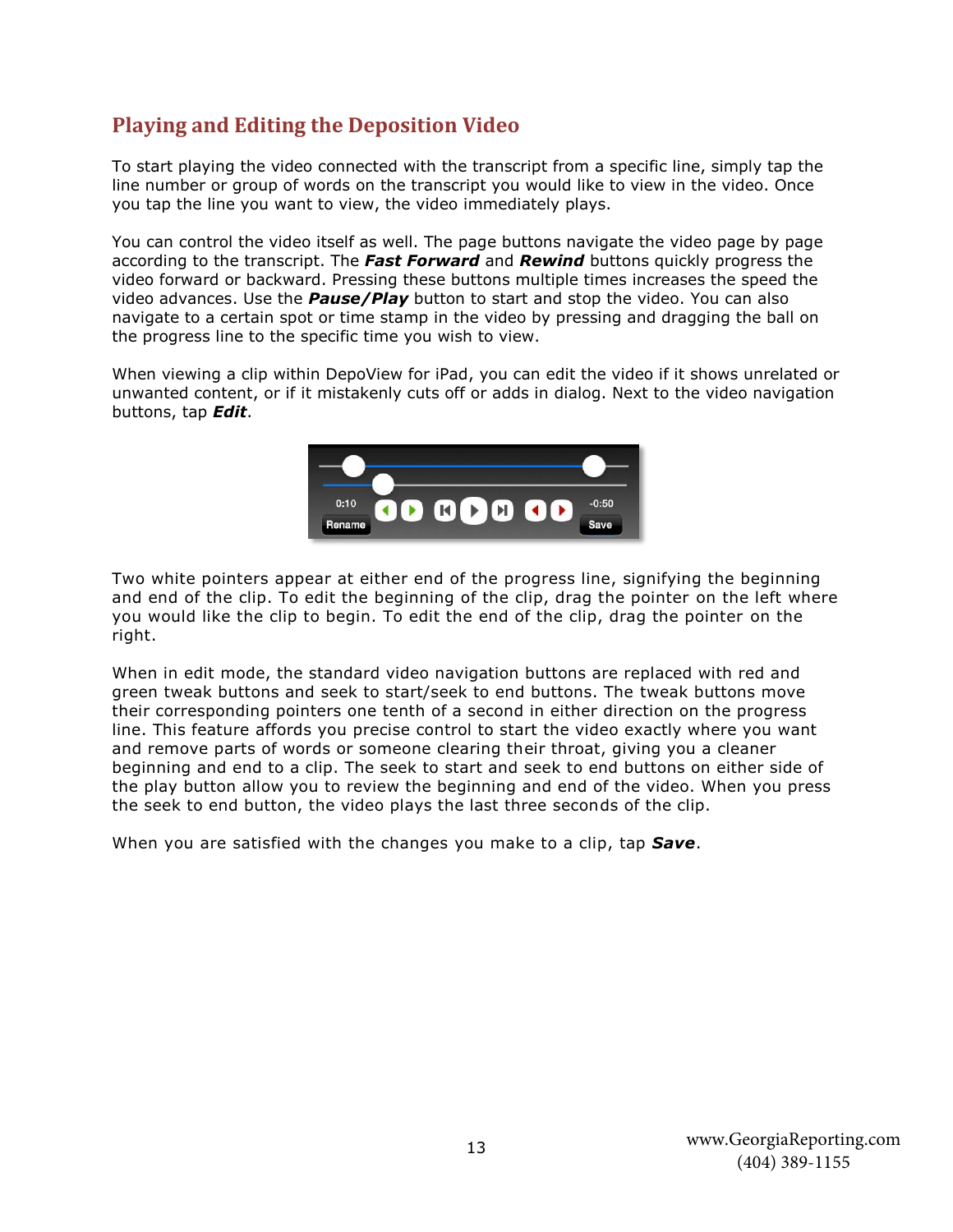# <span id="page-14-0"></span>**Exporting**



When you create clips in DepoView for iPad, you can export individual clips as CCS files or as MP4 files. CCS files can be used in TrialDirector® while the MP4 file type is a standard video format. To export your clips, navigate to the deposition with the clips you want to send. Under the video portion of the screen, you will see a list of clips you have created from the transcript. Select the clip you wish to export, press the *Export* button in the upper right portion of the screen and then press *Email CCS File* or *Email Video Clip*. An email window appears with the CCS or MP4 file attached to it. Enter the address(es) you wish to send the clip to and press *Send*.

You may group and send all the clips you made from a transcript as CCS files. From the main transcript screen with the list of clips, press the *Export* button and press *Email CCS File*. The clips from this transcript are attached to an email. Enter the address(es) and press *Send.*

| ad - |                                             | 11:09 AM                                   | Not Charging II |
|------|---------------------------------------------|--------------------------------------------|-----------------|
| fi   | Depositio                                   | Cancel<br>DepoView Clips for Edwin Barthel | ń<br>Send       |
|      | Q Word I                                    | To:                                        |                 |
| 7:   | Q.<br>51<br>6<br>way n                      | Cc/Bcc, From: rdcardon@me.com              |                 |
|      | 7 <sup>1</sup><br>invest<br>$\vert$ 8<br>Α. | Subject: DepoView Clips for Edwin Barthel  |                 |
|      | Q.<br>9                                     |                                            |                 |
|      | 10<br>pardc                                 |                                            |                 |
|      | 11                                          |                                            |                 |
|      | $12$<br>Mr. Er                              | ₿                                          |                 |
|      | $13$<br>to cor                              | Clip-EdwinBarthel.ccs                      |                 |
|      | 14<br>invest                                |                                            |                 |
|      | $15$<br>matte                               |                                            |                 |
|      | 16                                          | Sent from my iPad                          |                 |
|      | 17<br>to do                                 |                                            |                 |
|      | 18<br>coope                                 |                                            |                 |
|      | 19<br>Α.                                    |                                            | $-0:50$         |

#### <span id="page-14-1"></span>**Supported Document Types**

Supported import files:

- DVI (for transcript and synchronized video)
- DVT (for transcript only)
- OPENDVT XML (for transcript only)

**NOTE**: These file types can only be created in TimeCoder® Pro. You may obtain and import generic XML files from other sources for transcript management only. Supported export files:

- CCS (for use in TrialDirector®)
- MP4